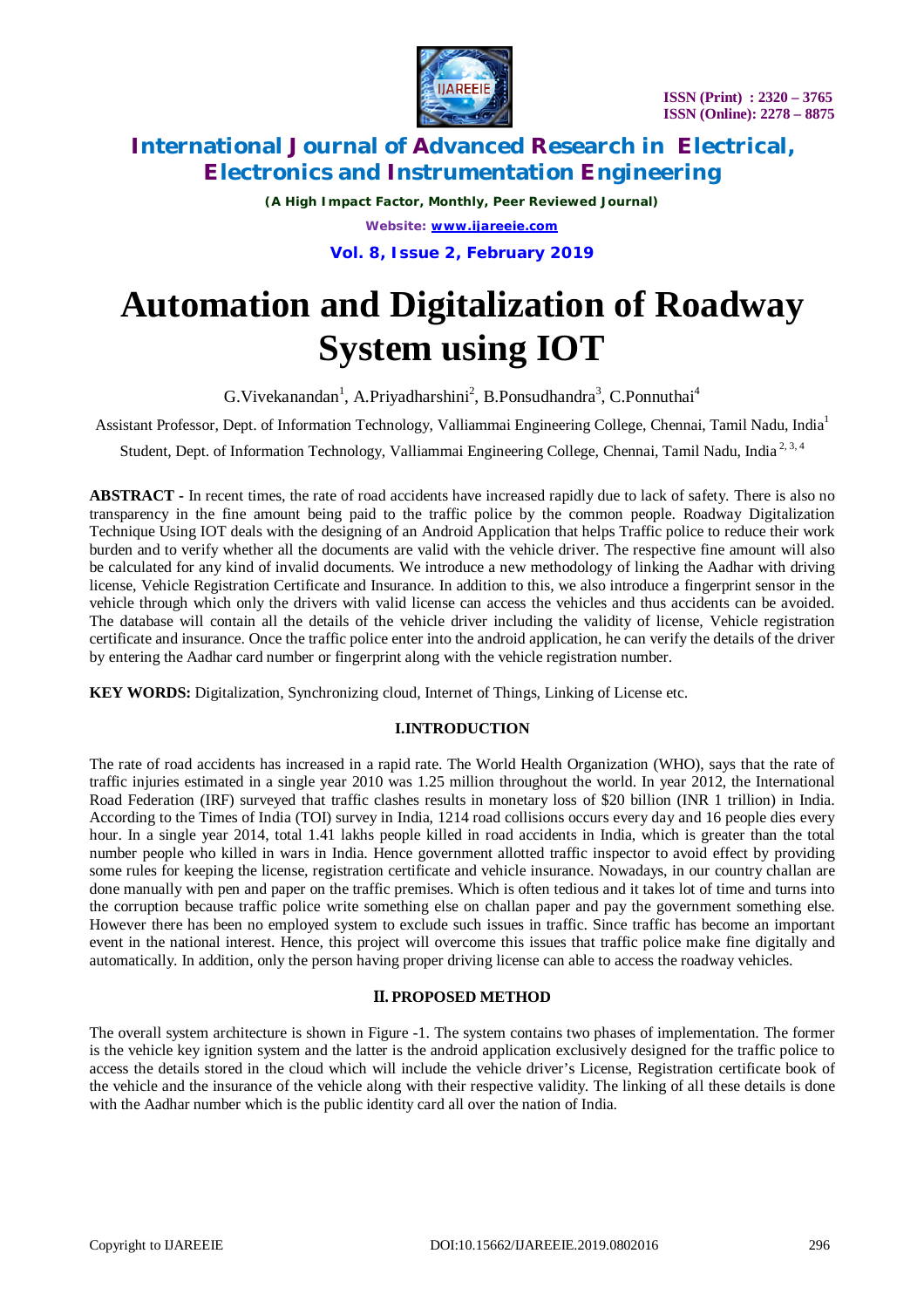

*(A High Impact Factor, Monthly, Peer Reviewed Journal)*

*Website: [www.ijareeie.com](http://www.ijareeie.com)*

**Vol. 8, Issue 2, February 2019**





#### **FINGERPRINT RECOGNITION AND VALIDATION IN VEHICLE**

This phase aims the revocation of rights to the non-licensed drivers from accessing the vehicle. The fingerprint sensor is placed on the vehicle along with the Arduino Uno, dc motor and an ESP Wi-Fi module. The user must keep his fingerprint in the fingerprint sensor placed in the vehicle. The sensor takes the input and converts into binary format and checks in the cloud whether the user has linked his license with the Aadhar card by accessing the database. If the user has linked the license with the Aadhar card and it is valid, then the key guard will open in the vehicle. The user can use the key and start his vehicle. If the license is not found or invalid, then the key ignition will remain closed. An internal memory chip is also placed with this setup so that it synchronizes every  $3<sup>rd</sup>$  day. Every time a new user keeps his fingerprint, it first checks in the internal memory for the respective fingerprint and if present, it opens the key guard immediately. If a new user keeps his fingerprint, the data is fetched from the cloud and then stored in the internal storage. Next time when this user keeps his fingerprint, the sensor first checks in the internal memory itself.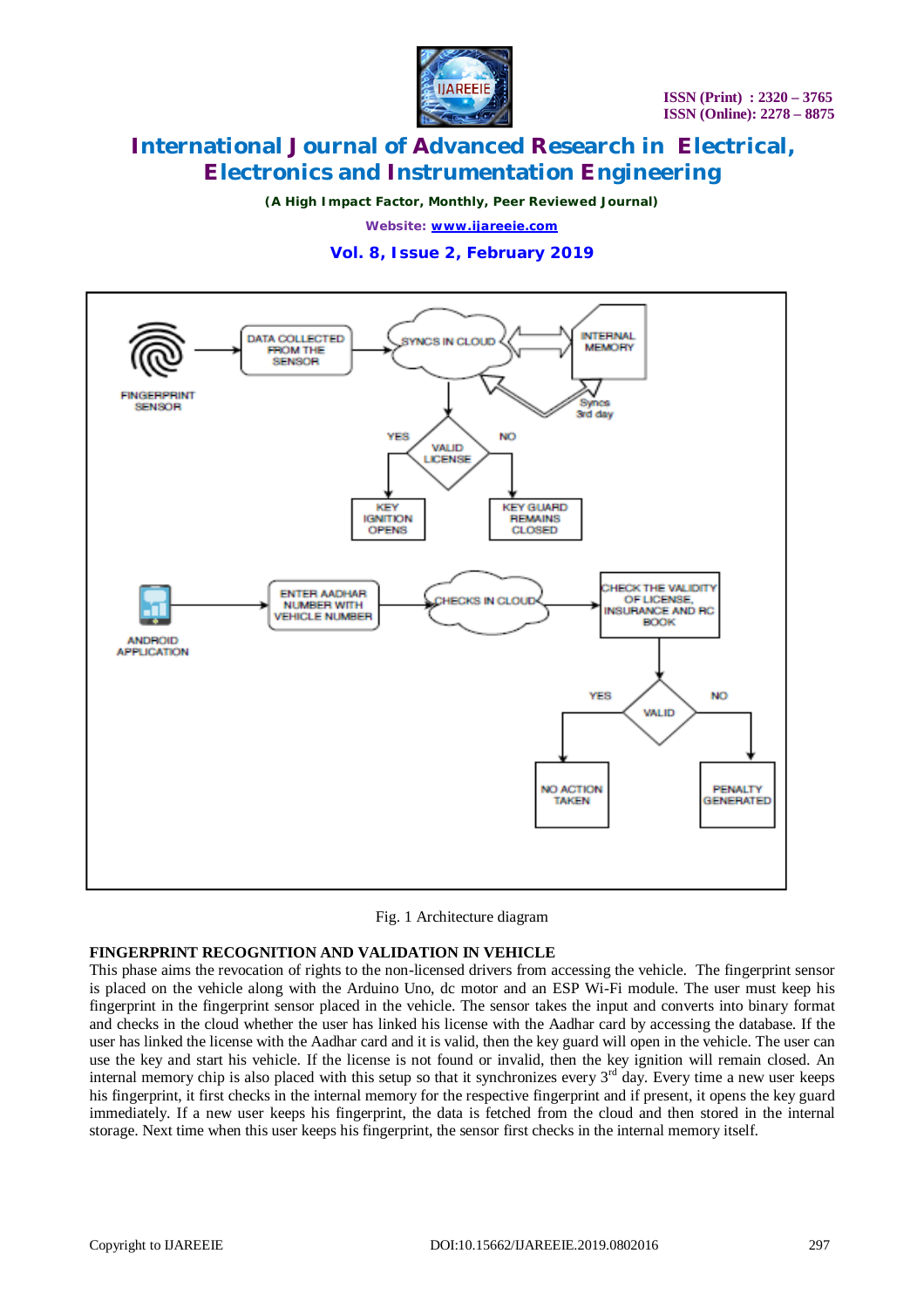

*(A High Impact Factor, Monthly, Peer Reviewed Journal)*

*Website: [www.ijareeie.com](http://www.ijareeie.com)*

**Vol. 8, Issue 2, February 2019**



Fig .2 Key Ignitions

#### **ANDROID APPLICATION FOR THE TRAFFIC POLICE**

The second phase of the project deals with the android application exclusively designed for the traffic police for checking of the driving license of the drivers and penalty generation. When a traffic policeman stops any driver for checking, he needs to get either the fingerprint or the Aadhar number of the vehicle driver. By entering the Aadhar number along with the vehicle registration number, the police can get the information about the license validity, Insurance validity and RC book validity of the driver. If the insurance is not renewed or the RC book is not found or the license has expired, then the penalty is also generated automatically in the application. This system helps in digitizing the whole process for the traffic police and reduces the burden of manual work. The non-transparency of the amount being generated as fine amount is also a drawback in the existing system. A vehicle driver cannot carry all the documents like the Driving license, Insurance and RC Book with him all the time. If the vehicle is lost, all the original documents are lost, which is a practical danger. This system overcomes these drawbacks by implementing digitalization.



Fig.3 Android Application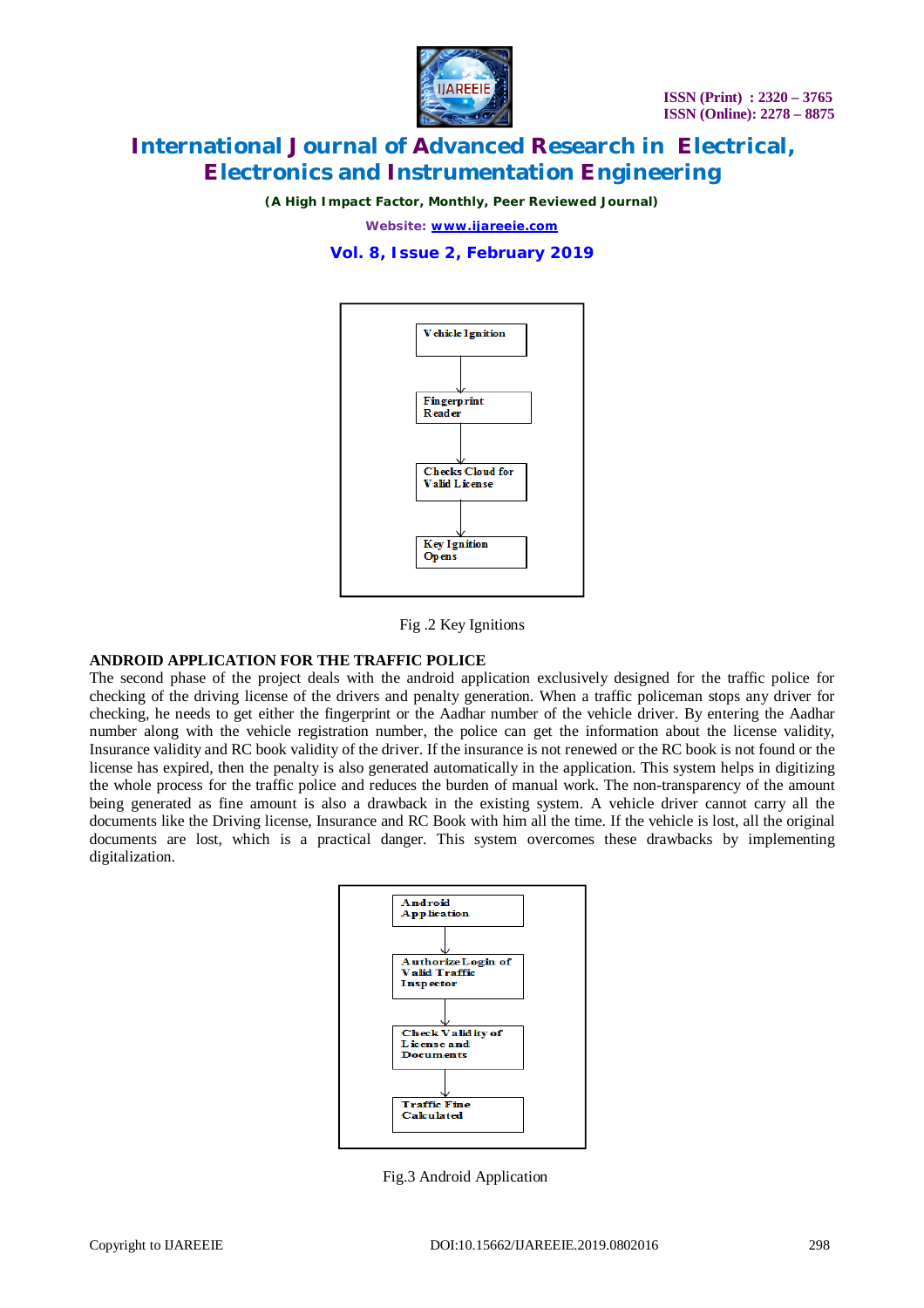

*(A High Impact Factor, Monthly, Peer Reviewed Journal)*

*Website: [www.ijareeie.com](http://www.ijareeie.com)*

#### **Vol. 8, Issue 2, February 2019**

#### **III. EXPERIMENTAL RESULTS**

The implementation of the web page designed for the traffic police is done and the screen shots have been shown from figure 4.1 to 4.4. In figure 4.1, the traffic police can register himself by providing his name, batch number, and password, address and phone number. The admin control of this web page can be given to any higher authority of the police (say DSP). He can verify the details of the registered policeman and can control the enable or disable functions. By default, the login setting will be disabled for any newly registered user until the admin verifies and changes the setting to 'enable'. In figure 4.1, the policeman registers by providing his details. In figure 4.2, the registration is successful and he logs in to his page. In figure 4.3, the policeman enters the Aadhar number and the vehicle registration number of the vehicle driver. In figure 4.4, the details of the driver including the license validity, insurance validity, RC book details along with the fine amount is generated.

| M Inbox (3,076) - priyaofficials98 ( $\times$   $\frac{100}{1000}$ PDF to DOC - Convert PDF to \ $\times$   New Tab |                                                                   | $\frac{1}{2}$ Downloads<br>$\times$               | Digital Smart Police<br>$\times$ | $\Box$<br>$\times$<br>$+$<br>$\times$                            |
|---------------------------------------------------------------------------------------------------------------------|-------------------------------------------------------------------|---------------------------------------------------|----------------------------------|------------------------------------------------------------------|
| $\rightarrow$<br>C<br>$\leftarrow$                                                                                  | 1 O Not secure   digitalsmartindia.000webhostapp.com/register.php |                                                   |                                  | 0 <sub>T</sub><br>☆                                              |
|                                                                                                                     |                                                                   |                                                   |                                  |                                                                  |
|                                                                                                                     |                                                                   |                                                   |                                  |                                                                  |
|                                                                                                                     |                                                                   | // MAKE RESERVATION ONLY FOR POLICE               |                                  |                                                                  |
|                                                                                                                     |                                                                   | YOUR ACCOUNT IS ACTIVATED AFTER VERIFICATION      |                                  |                                                                  |
|                                                                                                                     |                                                                   |                                                   |                                  |                                                                  |
| Name                                                                                                                |                                                                   | ۵<br>Batch_No                                     |                                  | ٥                                                                |
|                                                                                                                     |                                                                   |                                                   |                                  |                                                                  |
| <b>Station</b>                                                                                                      |                                                                   | ∨<br>root                                         |                                  | 答                                                                |
|                                                                                                                     |                                                                   |                                                   |                                  |                                                                  |
| $\cdots$                                                                                                            |                                                                   | δ<br>phone number                                 |                                  | δ                                                                |
|                                                                                                                     |                                                                   |                                                   |                                  |                                                                  |
|                                                                                                                     |                                                                   | Reset<br>Register                                 |                                  |                                                                  |
|                                                                                                                     |                                                                   |                                                   |                                  |                                                                  |
|                                                                                                                     |                                                                   |                                                   |                                  |                                                                  |
|                                                                                                                     |                                                                   |                                                   |                                  | Powered by <b>(C</b> 000webhost                                  |
| ful_thesis (1).doc<br>Canceled<br>画<br>画<br>ful_thesis.doc<br>$\wedge$                                              | $\wedge$                                                          |                                                   |                                  | Show all<br>$\times$                                             |
| $\bigcirc$ Type here to search<br>Œ                                                                                 | Ĥ<br>e<br>Q<br>耳<br>Ħ                                             | S.<br>W<br>$\blacksquare$<br><b>B</b><br><b>Q</b> |                                  | 9:57 PM<br>$R^{\mathsf{R}}$<br>围<br>$\wedge$ $\phi$<br>1/27/2019 |

Fig. 4.1 Main Screen of Application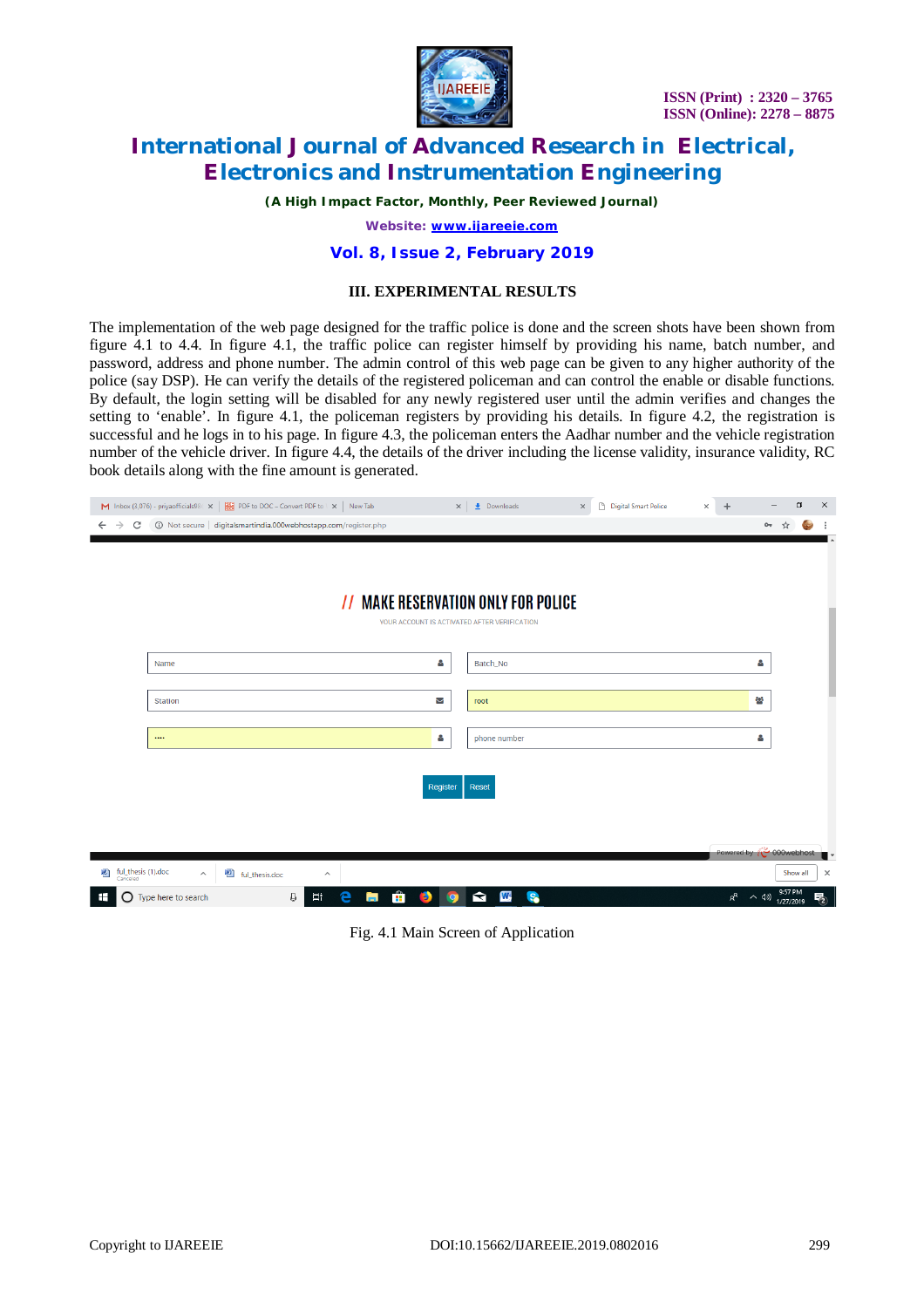

*(A High Impact Factor, Monthly, Peer Reviewed Journal)*

*Website: [www.ijareeie.com](http://www.ijareeie.com)*

### **Vol. 8, Issue 2, February 2019**

|                                                                                                |              | $\times$ $\frac{1}{2}$ Downloads | $\times$         | Digital Smart Polic X            | <b>4</b> History     | $\times$   $\bullet$ Settings | $\times$   +                 |                       | $\Box$   | $\times$         |
|------------------------------------------------------------------------------------------------|--------------|----------------------------------|------------------|----------------------------------|----------------------|-------------------------------|------------------------------|-----------------------|----------|------------------|
| 1 Not secure   digitalsmartindia.000webhostapp.com/menu.php<br>$\leftarrow$ $\rightarrow$<br>C |              |                                  |                  |                                  |                      |                               |                              | ☆                     |          | $\blacktriangle$ |
|                                                                                                |              |                                  |                  |                                  |                      |                               |                              |                       |          |                  |
|                                                                                                |              |                                  |                  |                                  |                      |                               |                              |                       |          |                  |
| Aadhar:                                                                                        |              |                                  |                  |                                  |                      |                               |                              |                       |          |                  |
|                                                                                                |              |                                  |                  |                                  |                      |                               |                              |                       |          |                  |
|                                                                                                |              |                                  |                  |                                  |                      |                               |                              |                       |          |                  |
| <b>Vehicle No:</b>                                                                             |              |                                  |                  |                                  |                      |                               |                              |                       |          |                  |
|                                                                                                |              |                                  |                  |                                  |                      |                               |                              |                       |          |                  |
|                                                                                                |              |                                  |                  |                                  |                      |                               |                              |                       |          |                  |
| <b>SUBMIT</b>                                                                                  | <b>RESET</b> |                                  |                  |                                  |                      |                               |                              |                       |          |                  |
|                                                                                                |              |                                  |                  |                                  |                      |                               |                              |                       |          |                  |
|                                                                                                |              |                                  |                  |                                  |                      |                               |                              |                       |          |                  |
| © All rights reserved. Copyright @ 2019-2020   Powered by Priya-SRM-Devops Group.              |              |                                  |                  |                                  |                      |                               |                              |                       |          |                  |
|                                                                                                |              |                                  |                  |                                  |                      |                               | Powered by $\sim$ 000webhost |                       |          |                  |
| ful_thesis (1).doc<br>Canceled<br>嚉<br><sup>图</sup> ful_thesis.doc<br>$\wedge$                 | $\wedge$     |                                  |                  |                                  |                      |                               |                              |                       | Show all | $\times$         |
| <b>O</b> Type here to search<br>Ŧ                                                              | Q<br>Ξi      | e<br>Ĥ<br><b>Contract</b>        | $\bullet$<br>-50 | $\blacksquare$<br>W <sub>1</sub> | P <sub>o</sub><br>S. |                               | $R^R$<br>へ (1)               | 10:35 PM<br>1/27/2019 |          | 物                |

Fig. 4.2 Login Credentials

| M Inbox (3,076) - pri $x \mid \frac{1000}{10000}$ PDF to DOC - Con $x \mid$ New Tab<br>$\times$ $\bullet$ Downloads | Digital Smart Polic X<br>$\times$         | <b>4</b> History     | $\times$<br>Settings | $\times$   +                 | $\Box$                | $\times$                 |
|---------------------------------------------------------------------------------------------------------------------|-------------------------------------------|----------------------|----------------------|------------------------------|-----------------------|--------------------------|
| 1 Not secure   digitalsmartindia.000webhostapp.com/menu.php<br>$\rightarrow$<br>C<br>$\leftarrow$                   |                                           |                      |                      |                              | ☆<br>$\frac{1}{2}$    |                          |
|                                                                                                                     |                                           |                      |                      |                              |                       | $\overline{\phantom{a}}$ |
|                                                                                                                     |                                           |                      |                      |                              |                       |                          |
| Aadhar:                                                                                                             |                                           |                      |                      |                              |                       |                          |
| 63803                                                                                                               |                                           |                      |                      |                              |                       |                          |
|                                                                                                                     |                                           |                      |                      |                              |                       |                          |
| <b>Vehicle No:</b>                                                                                                  |                                           |                      |                      |                              |                       |                          |
| tn63b803                                                                                                            |                                           |                      |                      |                              |                       |                          |
|                                                                                                                     |                                           |                      |                      |                              |                       |                          |
| <b>SUBMIT</b><br><b>RESET</b>                                                                                       |                                           |                      |                      |                              |                       |                          |
|                                                                                                                     |                                           |                      |                      |                              |                       |                          |
|                                                                                                                     |                                           |                      |                      |                              |                       |                          |
| © All rights reserved. Copyright @ 2019-2020   Powered by Priya-SRM-Devops Group.                                   |                                           |                      |                      |                              | $\hat{\mathbf{z}}$    |                          |
|                                                                                                                     |                                           |                      |                      | Powered by $\sim$ 000webhost |                       |                          |
| ful_thesis (1).doc<br>Canceled<br>國<br><sup>图</sup> ful_thesis.doc<br>$\widehat{\phantom{a}}$<br>$\wedge$           |                                           |                      |                      |                              | Show all              | $\times$                 |
| Ĥ<br>Q<br>Ξi<br>e<br><b>O</b> Type here to search<br>⊞<br>i.                                                        | W<br>$\mathbf{\Omega}$<br>-57<br><b>O</b> | P <sub>o</sub><br>S. |                      | $R^{\text{R}}$<br>へ (4)      | 10:36 PM<br>1/27/2019 | 喝                        |

Fig. 4.3 Driver details to be entered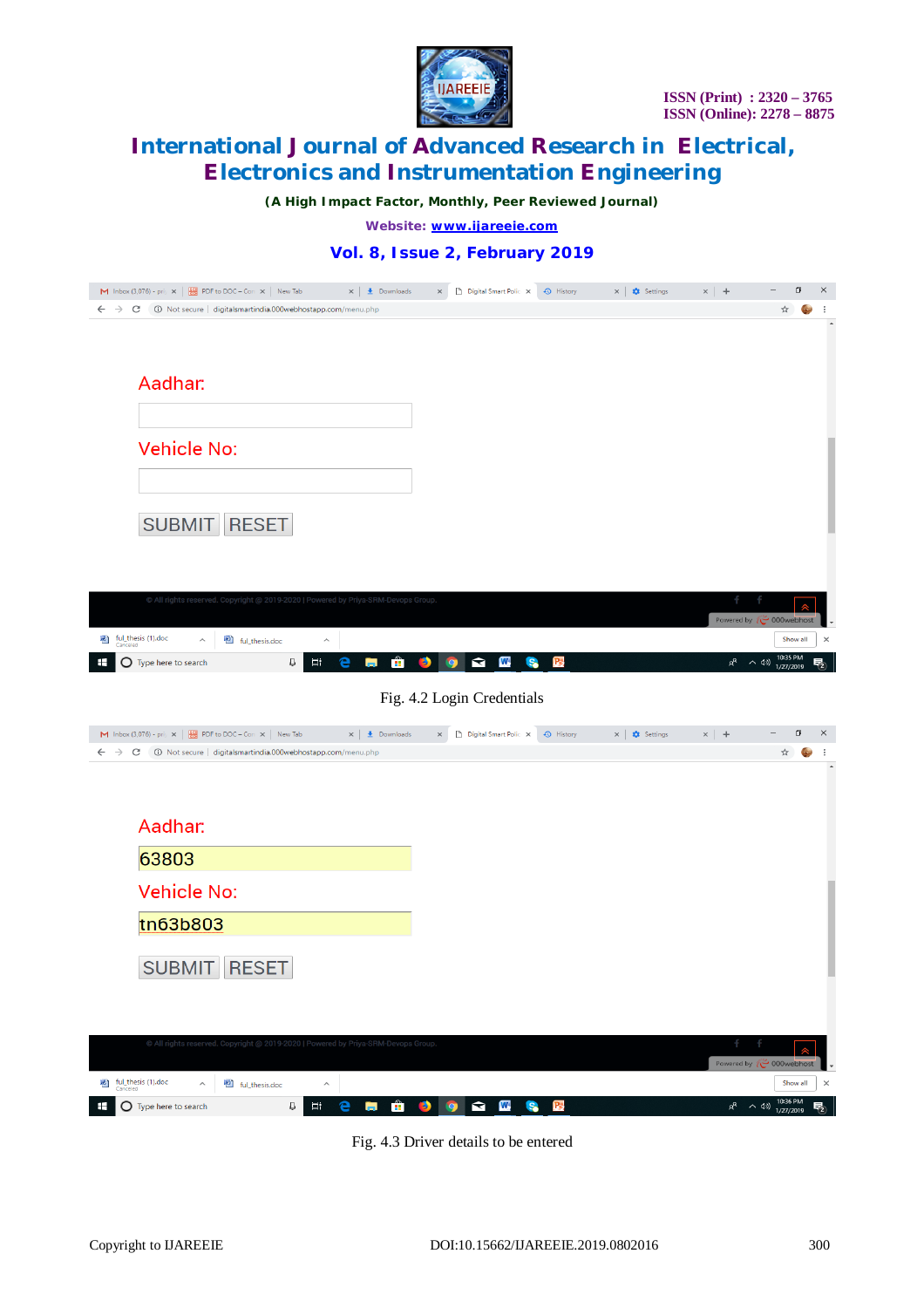

*(A High Impact Factor, Monthly, Peer Reviewed Journal)*

*Website: [www.ijareeie.com](http://www.ijareeie.com)*

### **Vol. 8, Issue 2, February 2019**



Fig. 4.4 Penalty generated

**IV. CONCLUSION**

As the road accidents are increasing rapidly, there needs to be revocation of rights to the non-licensed drivers from accessing the vehicles. Further, there is no transparency in the traffic fine being generated by the traffic police for any case. Hence the system employs digitalization and reduces the work burden of traffic police and improves the roadway safety. It also eliminates the need of carrying the original documents of driving license, vehicle insurance and the RC book all the time by the vehicle driver.

### **V. FUTURE ENHANCEMENT**

In the upcoming years, this project can be enhanced to reduce the effort of traffic police. Without the influence of the traffic police, the drivers who are violating the traffic rules will be charged by the monitoring the vehicles in CCTV by using mat lab technology. The fine amount will be sent to the respective vehicle owners.